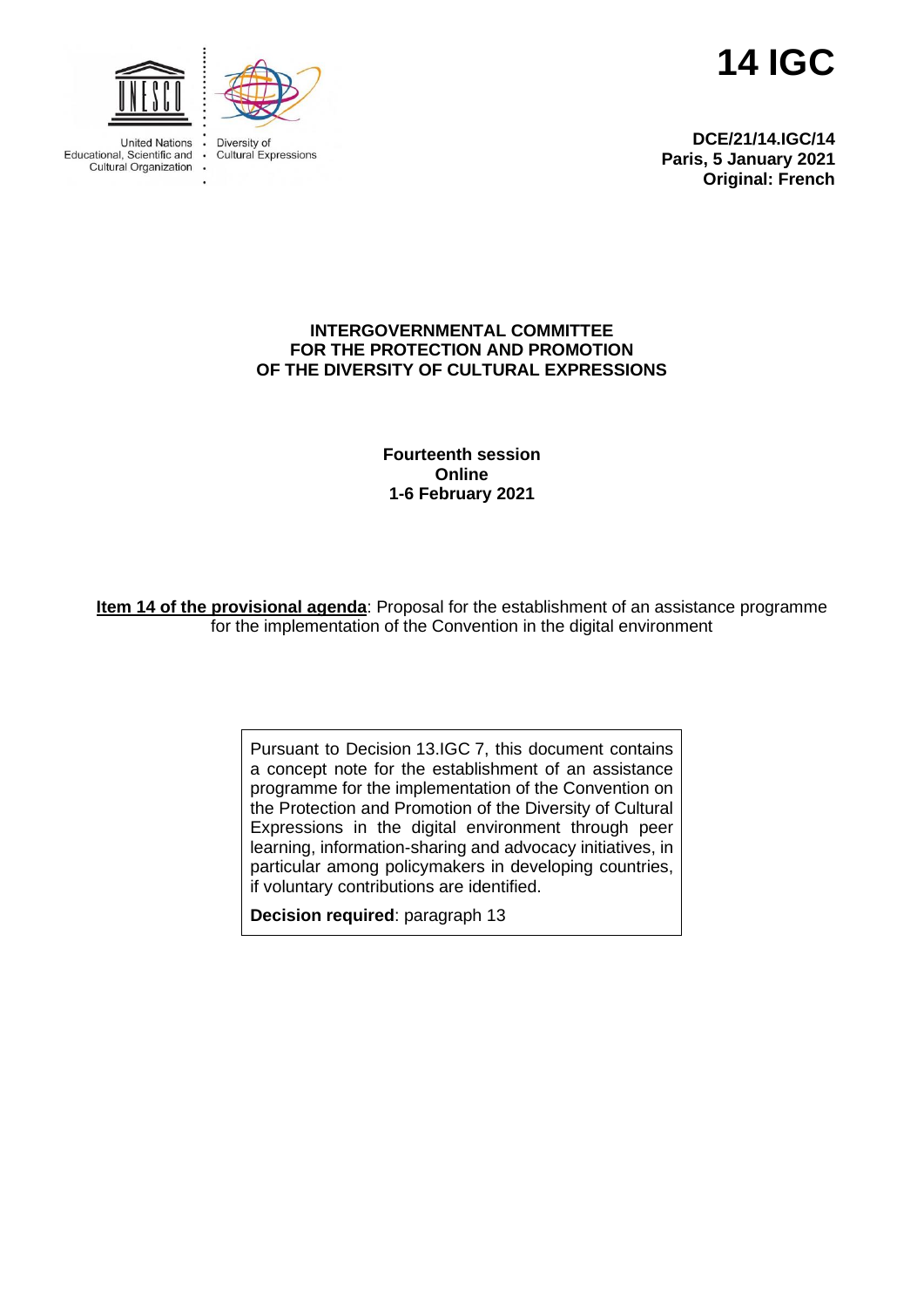## **I. Introduction**

- 1. Document DCE/21/14.IGC/14 presents to the Intergovernmental Committee for the Protection and Promotion of the Diversity of Cultural Expressions (hereinafter "the Committee") a concept note for the establishment of an assistance programme for the implementation of the Convention in the digital environment.
- 2. This programme proposal was requested by the Committee at its thirteenth session (February 2020) in order to implement the Convention on the Protection and Promotion of the Diversity of Cultural Expressions (hereinafter "the Convention") in the digital environment through peer learning, information-sharing and advocacy initiatives, in particular among policymakers in developing countries, if voluntary contributions were identified [\(Decision 13.IGC 7\)](https://en.unesco.org/creativity/sites/creativity/files/sessions/13igc_decisions_en.pdf).

## **II. Background**

- 3. The Parties initiated a process for dialogue, reflection and defining common priorities for the implementation of the Convention in the digital environment in 2013 [\(DCE/13/7.IGC/13\)](https://en.unesco.org/creativity/sites/creativity/files/7igc_13_activites_comite_en.pdf). This process led to the adoption of the Operational Guidelines on the Implementation of the Convention in the Digital Environment in June 2017 (hereinafter "the Operational Guidelines") [\(Resolution 6.CP 11\)](https://en.unesco.org/creativity/sites/creativity/files/sessions/6cp_11_do_numerique_en.pdf). At its eleventh session, the Committee stressed that Parties needed more specific guidance in order to implement these Operational Guidelines. It therefore invited the Secretariat to develop an open roadmap in this regard, including examples of good practices [\(Decision 11.IGC 5\)](https://en.unesco.org/creativity/sites/creativity/files/sessions/11igc_5_future_activities_committee_en.pdf).
- 4. This open roadmap, which proposes five outputs and twenty benchmark activities, was examined by the Committee at the twelfth session in December 2018 [\(DCE/18/12.IGC/9\)](https://en.unesco.org/creativity/sites/creativity/files/sessions/7cp_resolutions_en.pdf) and approved by the Conference of Parties in June 2019 [\(Resolution 7.CP 13\)](https://en.unesco.org/creativity/sites/creativity/files/sessions/7cp_resolutions_en.pdf).
- 5. On that occasion the Conference of Parties invited Parties to draw on the open roadmap in developing national roadmaps according to their needs and resources [\(Resolution](https://en.unesco.org/creativity/sites/creativity/files/sessions/7cp_resolutions_en.pdf) 7.CP 13). The main objective of the national roadmaps is to provide state actors with a framework in which to design and implement regulatory or legislative measures for the effective promotion and protection of the diversity of cultural expressions in the digital environment.
- 6. The outputs proposed in the Open Roadmap to guide Parties in drawing up their national roadmaps are as follows:
	- regulatory frameworks, cultural policies and measures are designed or revised to meet the challenges of the digital environment in an informed and participatory manner;
	- policies and measures support digital creativity, enterprises and markets to ensure a diverse digital ecosystem;
	- international agreements promote the balanced flow of cultural goods and services and promote equality between countries in the digital environment;
	- digital literacy, skills, and competences are reinforced;
	- human rights and fundamental freedoms are promoted in the digital environment.
- 7. A four-step process is proposed for developing the national roadmaps:
	- conduct a mapping, an audit and/or an analysis to identify the needs and challenges faced by the cultural and creative industries in the digital environment:
	- set up a multipartite, multisectoral team and hold consultations at the national and/or other levels (state, regional, local, etc.);
	- strengthen human and institutional capacity among professionals working in the digital environment as a cross-cutting exercise;
	- develop and revise legislation, measures and strategies for the implementation of the Convention in the digital environment.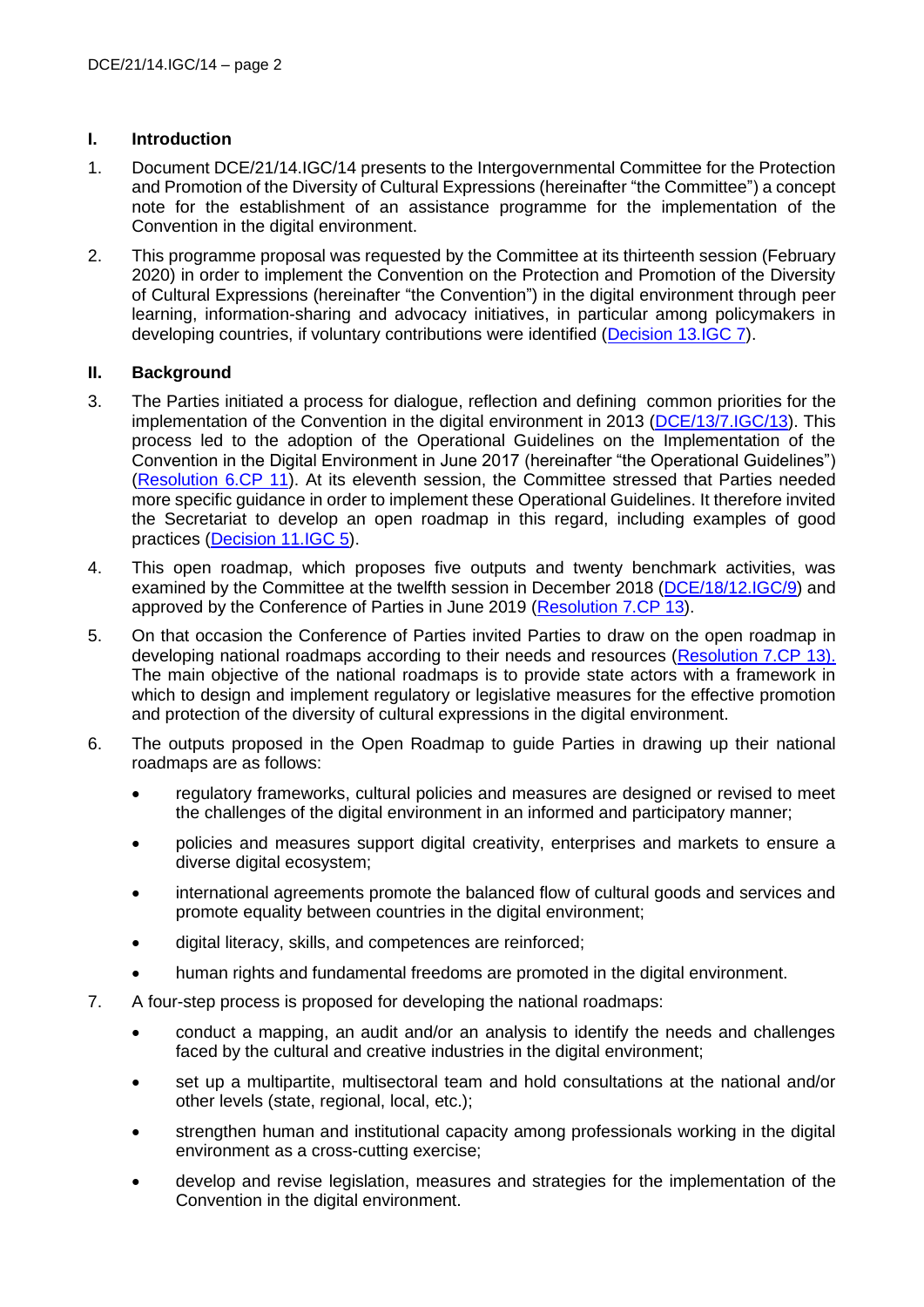- 8. In order to develop and implement their national roadmaps in a transparent, participatory and inclusive manner, Parties were invited to cooperate with various stakeholders at each step of the process, including professionals working in cultural and creative industries and other civil society actors such as culture professionals and artists.
- 9. At its thirteenth session, the Committee took note of an initial status report on the national roadmaps following a consultation carried out by the Secretariat in autumn 2019 which received eighteen responses. The low rate of participation in the consultation suggested that few Parties had begun to develop their national roadmaps. Faced with this finding, the Committee requested the Secretariat to establish an assistance programme dedicated to the implementation of the Convention in the digital environment [\(Decision 13.IGC 7\).](https://en.unesco.org/creativity/sites/creativity/files/sessions/13igc_decisions_en.pdf)
- 10. A concept note for the establishment of this programme is presented in the Annex to this document. Its roll-out is entirely dependent on voluntary contributions. Depending, on the Committee's decisions and on the resolutions of the Conference of Parties regarding any potential update or revision to the Guidelines on the use of the resources of the International Fund for Cultural Diversity<sup>1</sup>, voluntary contributions relating to this programme could in future be paid into the Fund, under Article 18.5 of the Convention.

## **III. Next steps**

- 11. In accordance with [Resolution 7.CP 13,](https://en.unesco.org/creativity/sites/creativity/files/sessions/7cp_resolutions_en.pdf) the Secretariat is continuing its work to collect examples of good practices implemented by Parties to protect and promote the diversity of cultural expressions in the digital environment. A status report on the drafting and implementation of the national roadmaps should be presented at the eighth session of the Conference of Parties in June 2021. In addition, the Conference of Parties has asked the Committee to incorporate the collection of information and good practices into the mechanisms for monitoring the implementation of the Convention and, in particular, into the Policy Monitoring Platform [\(Resolution 7.CP 14\)](https://en.unesco.org/creativity/sites/creativity/files/sessions/7cp_resolutions_en.pdf). Subject to availability of the necessary voluntary contributions, the Secretariat will launch the assistance programme for implementation of the Convention in the digital environment through peer learning, information-sharing and advocacy initiatives, in particular among policymakers in developing countries, to support Parties implementing the Convention in the digital environment.
- 12. The Committee is invited to consider the concept note for this programme in the Annex, the final version of which may be expanded to include observations made by the Committee at its fourteenth session.
- 13. The Committee may wish to adopt the following decision:

# **DRAFT DECISION 14.IGC 14**

*The Committee,*

- *1. Having examined Document DCE/21/14.IGC/14 and its Annex,*
- *2. Recalling Decision 13.IGC 7 and Resolution 7.CP 13,*
- *3. Takes note of the concept note elaborated by the Secretariat for an assistance programme dedicated to the implementation of the Convention in the digital environment contained in the Annex to the above-mentioned document;*
- *4. Strongly encourages Parties to make earmarked voluntary contributions to this programme to enable the Secretariat to develop a comprehensive programme and roll it out through capacity-building activities that include peer learning, information-sharing and advocacy;*
- *5. Invites Parties that have not yet started the development of their national roadmap for the implementation of the Convention in the digital environment to undertake that process, according to their needs and available resources, and to keep the Secretariat periodically*

<sup>1.</sup> See document DCE/21/14.IGC/10.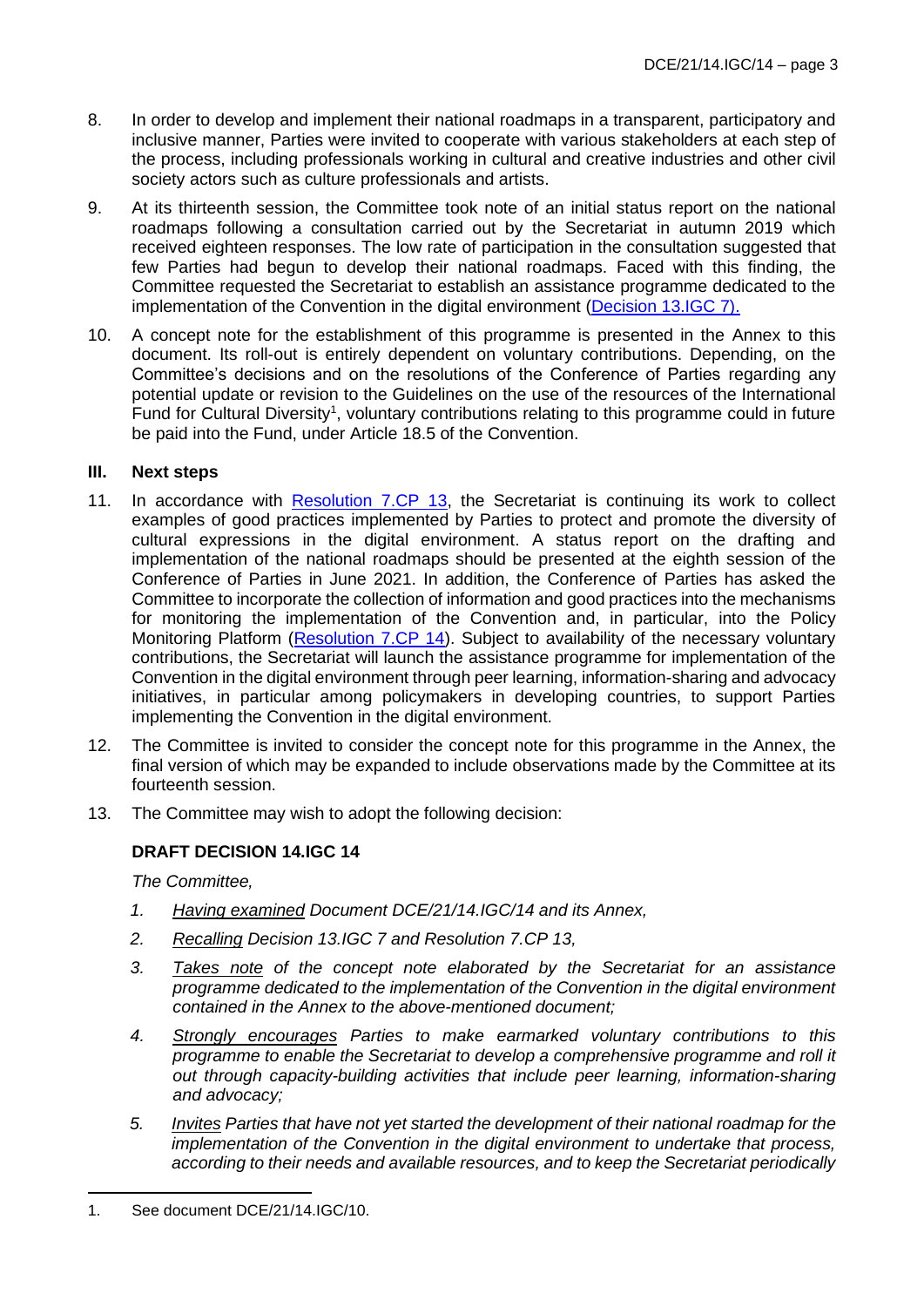*informed of their progress in order to promote the sharing of information and good practices;*

*6. Requests Parties wishing to see information on their national roadmaps, as well on the progress made and challenges encountered during their development and/or implementation, included in the status report to be submitted to the eighth session of the Conference of Parties, to share them with the Secretariat, in French or English, no later than 5 March 2021.*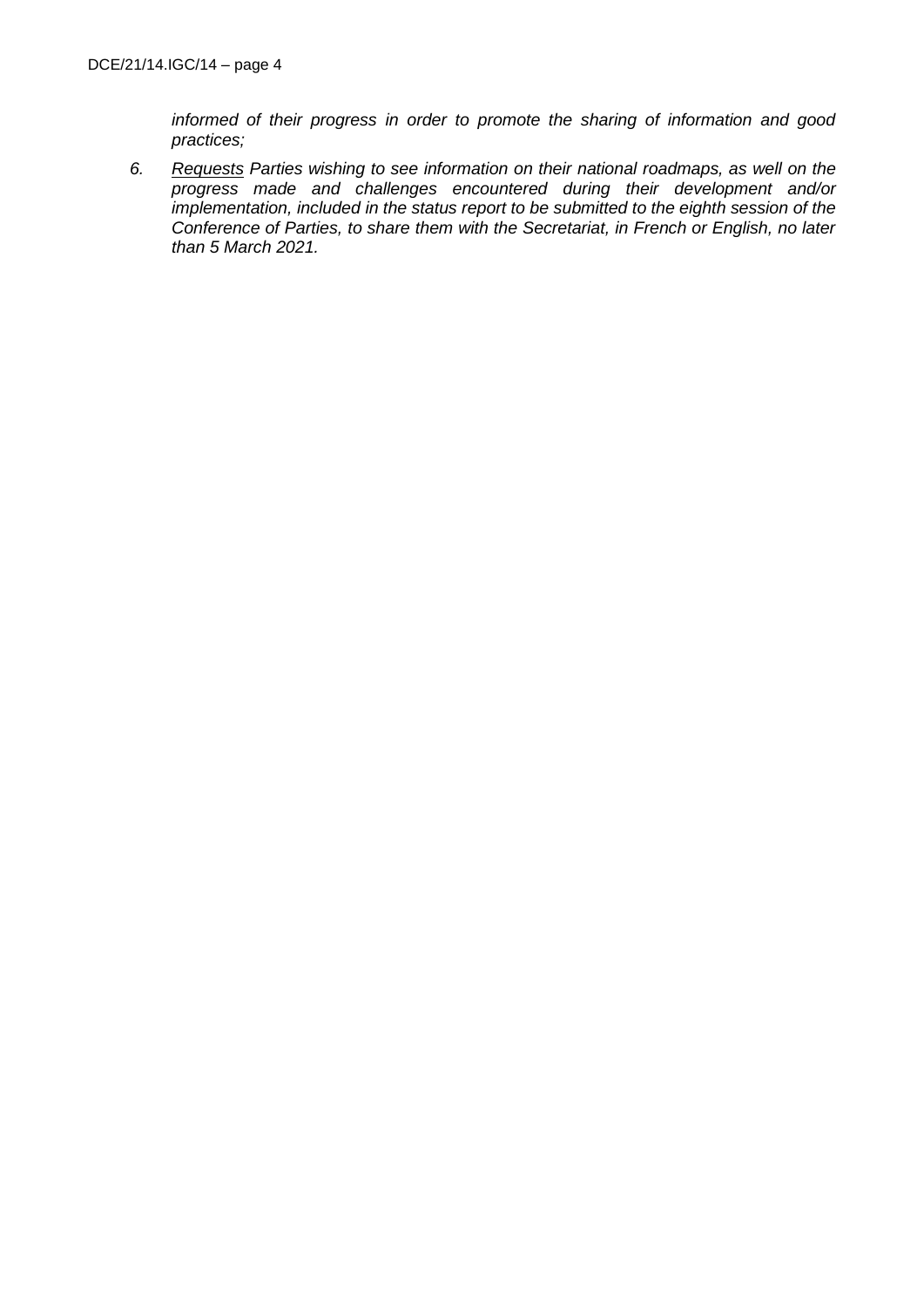# **ANNEX**

# **Protecting and promoting the diversity of cultural expressions in the digital environment**

Concept note for an assistance programme dedicated to the implementation of the Convention in the digital environment through peer learning, information-sharing and advocacy initiatives, in particular among policymakers in developing countries, to support Parties in the implementation of the Convention in the digital environment

| <b>Geographic scope/beneficiary</b><br>country/countries        | Developing countries, Parties to the 2005<br>Convention on the Protection and Promotion of the<br>Diversity of Cultural Expressions in all regions of the<br>world                                                                                                              |
|-----------------------------------------------------------------|---------------------------------------------------------------------------------------------------------------------------------------------------------------------------------------------------------------------------------------------------------------------------------|
| <b>Duration (in months)</b>                                     | 48 months                                                                                                                                                                                                                                                                       |
|                                                                 | The programme is intended to be long-term. The first<br>phase of the programme will last four years (2022-<br>2025)                                                                                                                                                             |
| <b>Name, unit and contact</b>                                   | Diversity of Cultural Expressions Entity                                                                                                                                                                                                                                        |
|                                                                 | Secretariat of the Convention on the Protection and<br>Promotion of the Diversity of Cultural Expressions,<br><b>Culture Sector</b>                                                                                                                                             |
|                                                                 | Convention2005@unesco.org                                                                                                                                                                                                                                                       |
| <b>Partner Institutions</b>                                     | Regional and international intergovernmental<br>organizations, Category II Centres, UNESCO Chairs,<br>universities and research centres, international civil<br>society organizations working to promote the<br>diversity of cultural expressions in the digital<br>environment |
| <b>Provisional budget, including</b><br>programme support costs | US\$1,750,000 (for the first phase)                                                                                                                                                                                                                                             |

# **Overall object and purpose**

#### *A constantly evolving context that calls for urgent policy responses*

As noted in the second edition of the Global Report, *Re|Shaping Cultural Policies*, the cultural and creative industries generated, prior to the COVID-19 pandemic, annual global revenues of US\$2,250 billion and exports of over US\$250 billion. These sectors provided some 20 million jobs worldwide and employ more people aged 15-29 than any other sector. They account for up to 10% of the GDP in some countries. Digital technology is now a major driver of the creative economy and, in 2018, global digital sales accounted for US\$200 billion.

The Global Report also calls for the promotion of the diversity of cultural expressions in the digital environment. It highlights the need for additional efforts in supporting cultural and creative industries in the digital environment, promoting a more balanced flow of cultural goods and services worldwide, and strengthening capacity-building and technical assistance for Parties in the implementation of the Convention on the Protection and Promotion of the Diversity of Cultural Expressions (hereinafter "the Convention") in the digital environment.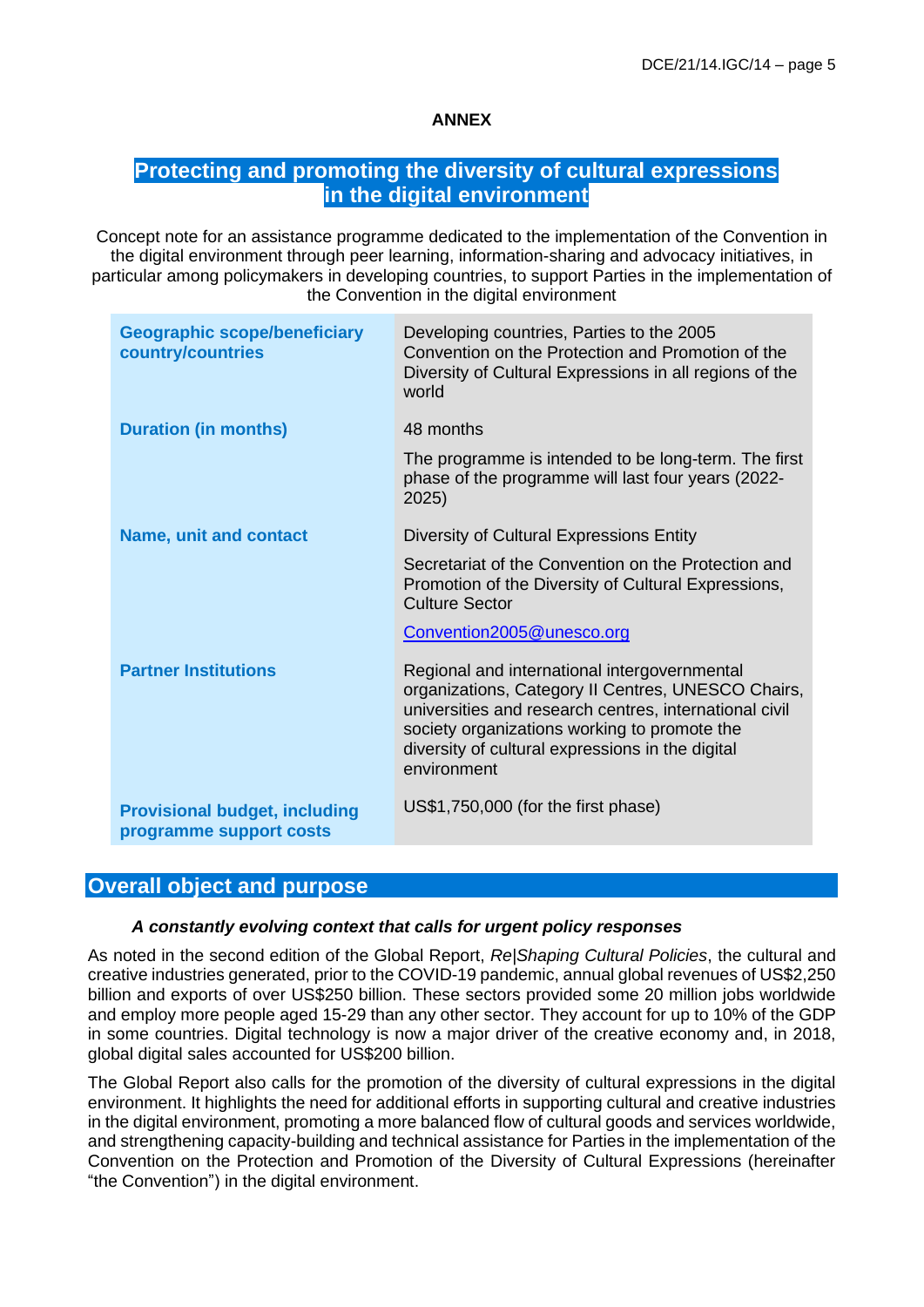DCE/21/14.IGC/14 – page 6 Annex

Technological changes continue to occur, constantly transforming the cultural ecosystem, with digital technology bringing significant change in the cultural and creative sectors worldwide and throughout the culture sector's value chain. Many transformations require urgent rethink and reshaping of public policy-making so that Parties may respond swiftly and effectively to challenges of the digital environment: the emergence of new actors and strong growth in global cultural exchanges through powerful digital platforms who act as intermediaries between the supply of cultural content (films, series, music, books, video games) and global demand from users/consumers worldwide or developments in new digital technologies such as artificial intelligence, virtual reality, augmented reality and blockchain, and their applications to cultural and creative industries.. In addition, with the digital shift, the cultural and creative industries are facing issues with the fair remuneration of artists in the digital environment, and the right to artistic freedom and access to diverse digital content.

In 2020, the pandemic and the ensuing health crisis have had a devastating impact on the status of artists, driving their vulnerability to unprecedented levels. The crisis has led to the closure of many small and medium-sized cultural enterprises and left many culture professionals unemployed. The impact on the cultural and creative industries is enormous and remains difficult to measure as a whole. Nevertheless, the crisis has also speeded up the process of digitization in the cultural sectors, especially in terms of access to cultural goods and services online and shown the power of digital technology for enabling individuals to keep in contact, create and express themselves.

The scale of the transformation brought about by the spread of digital technology, and its impact on the creation, production, distribution and consumption of cultural goods and services have weakened the national cultural governance ecosystems in many countries, both developing and developed. Parties, and in particular the authorities responsible for devising and implementing cultural policy in developing countries Parties to the Convention, are faced with the urgent need to find effective, targeted and sustainable responses to protect the diversity of cultural expressions in the digital environment, an expected outcome of the Open Roadmap approved by the Conference of Parties.

In practice, the capacity to strengthen cultural sectors in the digital environment on a national scale is hampered by many factors, such as the deficit in expertise and know-how in devising specific digital policies, the fragility or absence of institutional structures dedicated to the digital environment, the lack of relevant data essential for designing informed digital policies, and the limited capacity for evaluation and monitoring of the impact of digital policies and measures on the cultural sector. There is, in addition, a recurring problem: the lack of capacity for designing, revising and implementing the regulatory frameworks, policies and measures necessary for strong cultural and creative industries to emerge and thrive in the digital environment, through participatory processes involving all stakeholders. An assistance programme for implementing the Convention in the digital environment is necessary to support developing countries that are Parties to the Convention create institutional and professional environments conducive to the promotion of the diversity of cultural expressions in the digital age and respond to the challenges identified.

### *Why UNESCO?*

As the only United Nations agency with a mandate in the field of culture, and as depositary of the 2005 Convention on the Promotion and Protection of the Diversity of Cultural Expressions, UNESCO has not only the legitimacy but also the recognized competence to support Member States in strengthening human and institutional capacity, and enhancing skills and competencies in view of supporting the development of policies and measures for the cultural and creative sectors.

UNESCO gives special attention to digital issues in the framework of the Convention. Since its adoption by the General Conference at its 33rd session in 2005 and its entry into force in 2007, the Convention, which counts 149 Parties to date, has inspired considerable interest, reaffirmed in the 2000s with the challenges posed by digital and new technologies. Designed to be technologically neutral, the terms of the Convention apply regardless of the environment in which Parties adopt or revise their public policies on cultural and creative industries, including in the digital environment.

Accordingly, the impact of digital transformations on these industries led the Convention's governing bodies to attach increasing importance to the development of digital technology and to initiate a process of dialogue, reflection and definition of common priorities as early as 2013. This process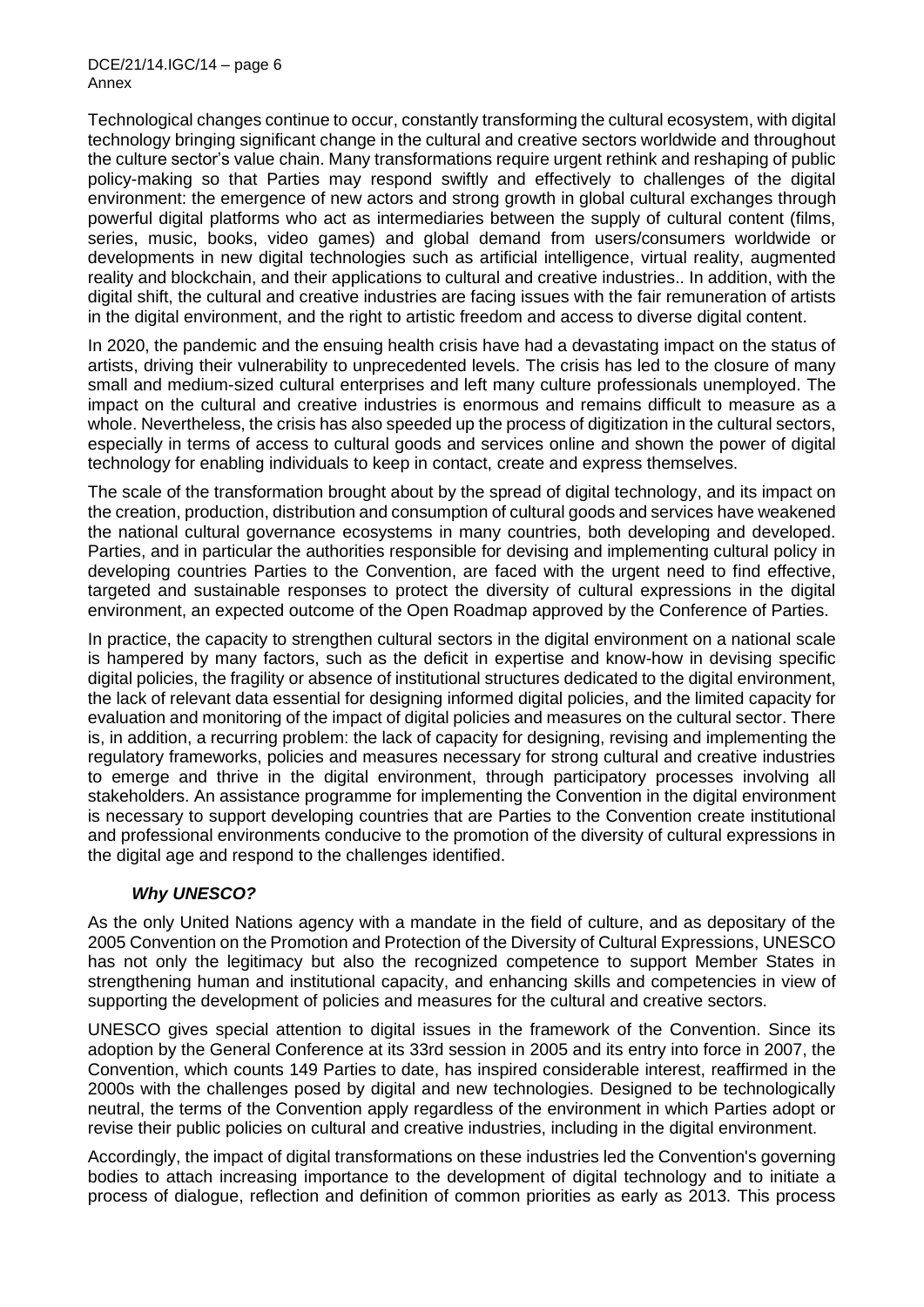led, in 2017, to the adoption by the Parties of the Operational Guidelines on the Implementation of the Convention in the Digital Environment [\(Resolution 6.CP 12\)](https://en.unesco.org/creativity/sites/creativity/files/sessions/resolutions_6cp_en.pdf) (hereinafter "the Operational Guidelines"), followed by the adoption, in 2019, of an Open Roadmap to guide the Parties in this process [\(Resolution 7.CP 13\)](https://en.unesco.org/creativity/sites/creativity/files/sessions/7cp_resolutions_en.pdf). The roadmap identifies twenty priority activities to guide Parties in implementing the Convention in the digital environment. In the same resolution, the Conference of Parties invited them to start developing their own national roadmaps according to their needs and available resources. The Conference of Parties also requested the Secretariat to design peer learning, information-sharing and advocacy initiatives, in particular with policymakers in developing countries, to support Parties in implementing the Convention in the digital environment, provided voluntary contributions were obtained for this purpose.

The impact of digital technologies and online platforms on culture was a recurrent theme throughout the thirteenth session of the Intergovernmental Committee for the Protection and Promotion of the Diversity of Cultural Expressions (hereinafter "the Committee"), held at UNESCO Headquarters in February 2020. Recognizing the growing number of both opportunities and threats posed by these new tools and their impact on the cultural sector, the Committee discussed progress made on the digital roadmap for the implementation of the Convention. This roadmap is intended as a frame of reference for the adoption and revision of national policies and measures for cultural and creative industries in the digital environment. The Committee also requested the Secretariat to establish an assistance programme, funded entirely from voluntary contributions, for the implementation of the Convention in the digital environment through peer learning, information-sharing and awarenessraising initiatives, particularly among policymakers in developing countries, to support Parties in implementing the Convention in the digital environment [\(Decision 13.IGC 7\)](https://en.unesco.org/creativity/sites/creativity/files/sessions/13igc_7_roadmaps.pdf).

Furthermore, following the decision of the UNESCO General Conference at its 40th session in November 2019, UNESCO has embarked on the development of the first global standard-setting instrument on the ethics of artificial intelligence, over a two-year period.

# **Linkages with the 2030 Agenda**



Participatory development of public policies on cultural and creative industries in the digital environment contributes to the implementation of the United Nations 2030 Agenda for Sustainable Development. By supporting the establishment of legislative and regulatory frameworks to promote the creation, production, dissemination and distribution of cultural goods and services in the digital environment, the programme will contribute in particular to achieving the following targets:

- 4.4: ensuring access for all to quality education on an equal basis, and promoting opportunities for lifelong learning, by supporting the creation of decent jobs and entrepreneurship in the digital world;
- 8.3: by supporting trade, decent work and entrepreneurship, creativity and innovation;
- 16.7 and 16.10, through the promotion of peaceful and inclusive societies;
- 10.2: by promoting the social, economic and political inclusion of all, irrespective of age or sex, through support for the creation, production, dissemination of, and access to, a greater number of diverse cultural expressions;
- 17.6, 17.8 and 17.17, by promoting the development, transfer, dissemination and use of environmentally conscious technologies and strengthening local, national and regional dialogue among concerned stakeholders.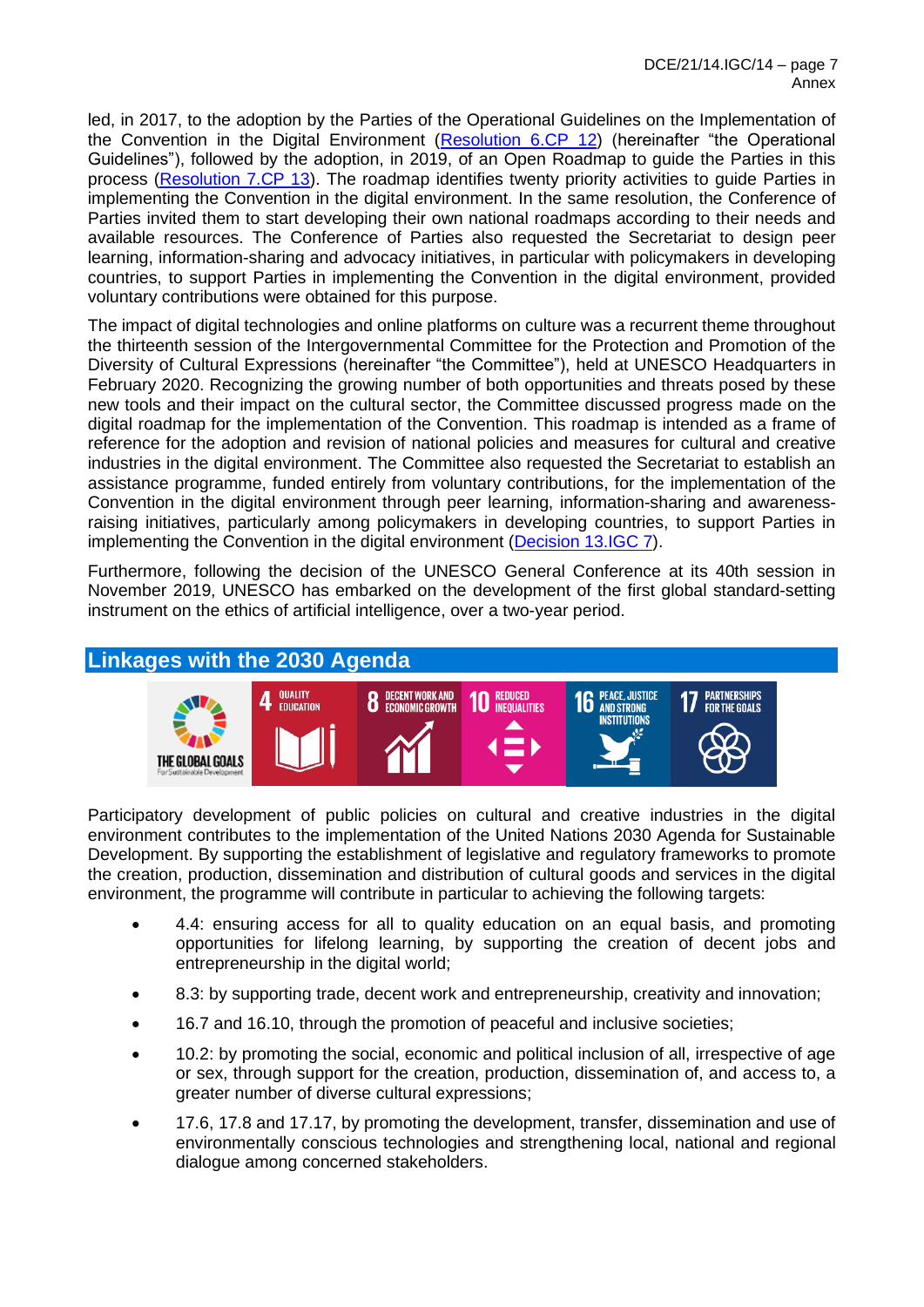# **Summary of objectives and lines of action**

### *Objectives*

The results of consultations conducted in autumn 2019 with Parties to the 2005 Convention showed that most Parties had not yet begun elaborating their national roadmaps<sup>2</sup>. Only twenty Parties had done so, following the sequence proposed in the Open Roadmap.

While the Operational Guidelines and the Open Roadmap provide a strategic framework for the implementation of the Convention in the digital environment. Parties, and in particular developing countries that are Parties to the Convention, face different challenges in mobilizing stakeholders and effectively applying the principles underlying these reference texts. There are, moreover, many developing countries whose cultural policies have yet to take sufficient account of the issues, opportunities and risks associated with the new digital environment.

The lack of human and institutional skills required to successfully adapt and/or develop the national roadmaps has been highlighted as one of the main obstacles to the introduction of legislation, measures and strategies for implementing the Convention in the digital environment. To address this challenge, the programme "Promoting the diversity of cultural expressions in the digital environment" aims to allow developing countries to fully understand and interpret the issues, take ownership of the Open Roadmap and use it to draw up their national roadmaps.

The programme's long-term goal is to transform systems of governance for culture in such a way that that they can respond to the changes triggered by the digital shift, in the interests of the cultural and creative industries and of promoting the diversity of cultural expressions.

To do this, the programme puts the accent on assisting in the implementation of the guidelines, through targeted technical assistance to developing countries that are Parties to the Convention in order to create institutional and professional environments conducive to promoting the diversity of cultural expressions in the digital age and through the development of national digital roadmaps adapted to existing digital infrastructures and their cultural and creative industries.

To boost its impact, the programme also includes complementary activities intended to promote peer learning, information-sharing and advocacy and communication at the global and regional levels.

The programme is proposed in the framework of long-term implementation. However, it includes a first four-year phase from 2022-2025 presented below, which corresponds to the next UNESCO programme and budget (41C/5) and will be followed by an evaluation intended to guide and inform its future evolution and adaptation.

### *Lines of action*

The programme's objectives will be achieved through six main lines of action:

#### **LINE OF ACTION 1: Production of capacity-building content, tools and methodologies adapted to the local context and designed to facilitate and support the implementation of the Open Roadmap**

This line of action consists of a series of preparatory activities, including:

- Developing a framework for programme outputs, together with a timetable of activities to guide its roll-out;
- Devising and disseminating targeted communication tools;
- Developing and launching a rolling open call to developing countries that are Parties to the Convention to seek technical assistance in implementing the Open Roadmap. To

<sup>2.</sup> See document [DCE/20/13.IGC/7.](https://en.unesco.org/creativity/sites/creativity/files/sessions/13igc_7_roadmaps.pdf)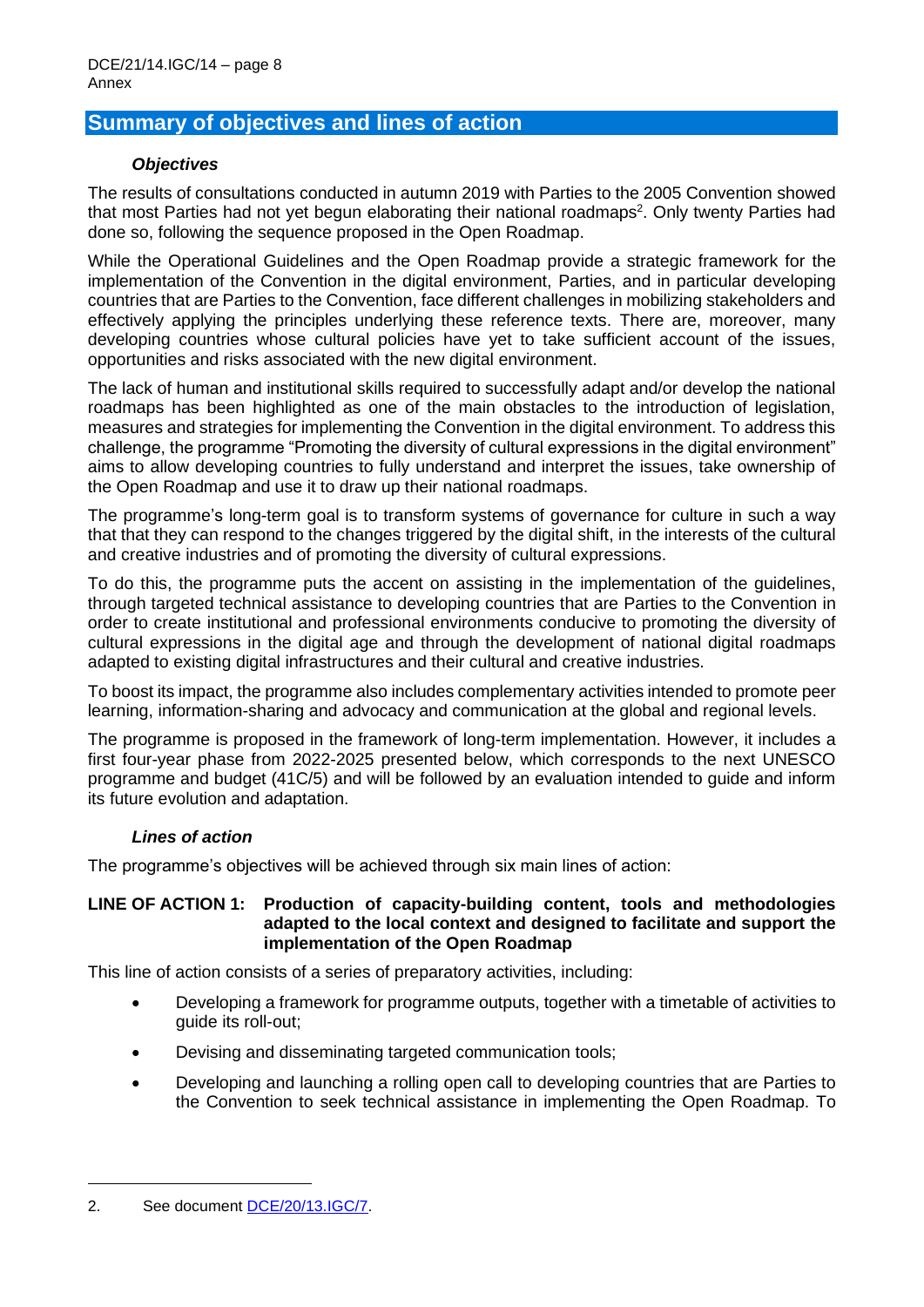respond to the call<sup>3</sup>, eligible countries must present a draft setting out their objectives in implementing the roadmap, the partners they intend to involve in order to ensure a participatory process, and the human and/or financial resources they intend to contribute to ensure the assistance is put in place, the processes adopted and the results obtained;

- Gathering and collating information and developing tools and methodologies adapted to the digital environment to support and facilitate putting the Open Roadmap into practice at the national level in developing countries that are Parties to the Convention, and to build a common framework for offering specific technical assistance to beneficiary countries;
- Developing a monitoring and evaluation framework for the programme, and tools to ensure regular monitoring by various stakeholders and timely identification of risks and challenges, so that preventive action can be taken, and appropriate adjustments made.

### **LINE OF ACTION 2: Building specialised expertise in the digital creative economy and the promotion of cultural diversity in the digital environment**

This line of action consists of:

- Issuing a global call, in cooperation with UNESCO's Field Offices, to extend the Expert Facility on the Governance of Culture by including new experts from different regions with recognized expertise in the five expected outputs of the Open Roadmap, with a particular focus on the following themes that have been identified as priorities:
	- (a) collection of data to inform the adaptation of policy, regulatory and legislative frameworks;
	- (b) accessibility and discoverability of the diversity of local cultural content online;
	- (c) strengthening the capacities of cultural operators, especially women working in culture;
	- (d) fair remuneration and respect for the intellectual property of creators and their creative works.
- Setting up a meeting of experts to develop practice communities, foster the sharing of knowledge and expertise and train new experts about the goals of the Convention, ensuring that they are familiar with the various tools and mechanisms developed in the framework of the Convention (periodic reports, Policy Monitoring Platform, publications and research, the International Fund for Cultural Diversity, etc.). This meeting of experts will also make it possible to finalize the development of tools and methodologies to support and facilitate putting the Open Roadmap into practice through technical assistance.

#### **LINE OF ACTION 3: Roll-out of on-demand technical assistance to support the implementation of the Open Roadmap in developing countries adapted to their context and needs**

The assistance programme for the implementation of the Convention in the digital environment seeks to improve skills and strengthen capacities of both governmental and non-governmental actors for drawing up a national roadmap to implement the Convention in the digital environment through training and technical assistance activities. As Parties do not face the same opportunities or the same challenges but are confronted with a wide variety of contexts and situations, it is understood that they will not necessarily have the same priorities at the time of adapting the roadmap.

<sup>3.</sup> In the first phase of the project, at least five countries per year for three years (totalling 15 countries and considering geographical balance) could benefit from the programme, provided the necessary voluntary contributions are received.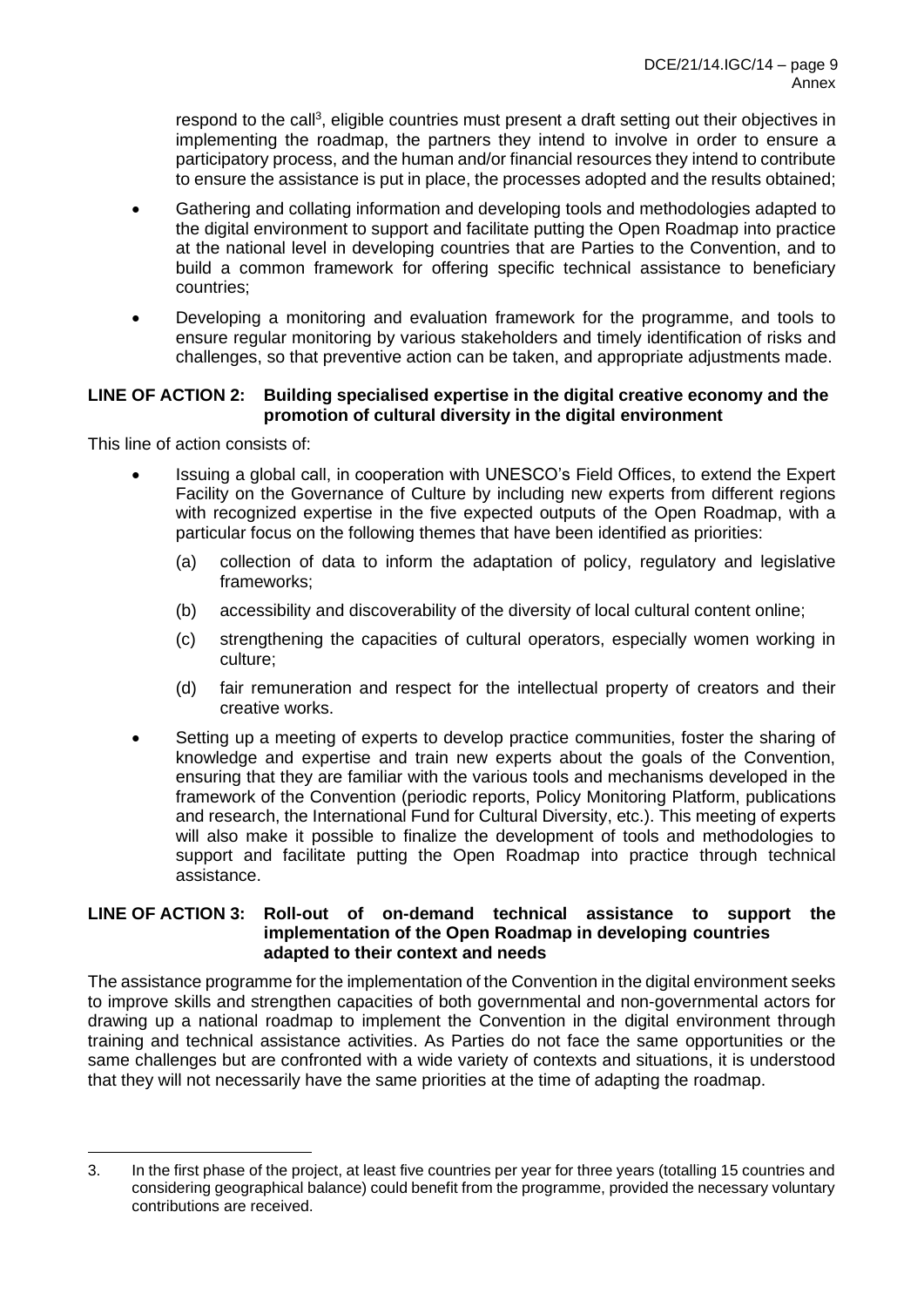Thus, based on the projects presented by beneficiaries in response to the call for projects, the outputs and activities to be prioritized in the design and implementation of the national roadmap must be specified. They should be chosen from the outputs and activities proposed in the Open Roadmap:

### **OPEN ROADMAP FOR IMPLEMENTATION OF THE CONVENTION IN THE DIGITAL ENVIRONMENT**

### **AS APPROVED BY THE CONFERENCE OF PARTIES**

**Output 1: Regulatory frameworks, cultural policies and measures are designed or revised to meet the challenges of the digital environment in an informed and participatory manner**

Activity 1.1: Conduct overall mapping of the digital cultural and creative sectors

Activity 1.2: Establish national teams of government officials, private sector and civil society organizations (including women and youth organizations) and hold country-wide consultations

Activity 1.3: Establish interministerial coordination mechanisms to monitor the impact of the regulatory frameworks, cultural policies and sector strategies

Activity 1.4: Design, revise or implement regulatory frameworks, cultural policies, sector strategies and action plans to support cultural and creative sectors in the digital environment

**Output 2: Policies and measures support digital creativity, enterprises and markets to ensure a diverse digital ecosystem**

Activity 2.1: Conduct studies and collect data on the traceability and accessibility to diverse creative expressions and their accessibility, on the fair remuneration of creators in the digital environment and on the use of metadata in different creative sectors

Activity 2.2: Provide spaces dedicated to digital creativity and innovation that enable artistic experimentation and collaboration

Activity 2.3: Provide financial or other forms of support to small and medium sized enterprises and entrepreneurs working in the digital cultural and creative sectors

Activity 2.4: Design regulations, policies and measures to ensure discoverability of diverse and local cultural content, fair remuneration for creators, greater transparency in the use of algorithms

**Output 3: International agreements promote the balanced flow of cultural goods and services and promote equality between countries in the digital environment**

Activity 3.1: Conduct an audit of clauses in trade agreements that have an impact on the cultural and creative sectors in the digital environment

Activity 3.2: Set up working groups between officials responsible for culture, intellectual property, trade, development, technology and innovation

Activity 3.3: Conclude co-production and co-distribution agreements to improve the distribution of cultural goods and services in the digital environment

Activity 3.4: Negotiate cultural clauses in trade and investment agreements dealing with e-commerce and digital products to recognize the dual nature of cultural goods and services

#### **Output 4: Digital literacy, skills, and competences are reinforced**

Activity 4.1: Audit and identify specific digital skill gaps in the cultural and creative sectors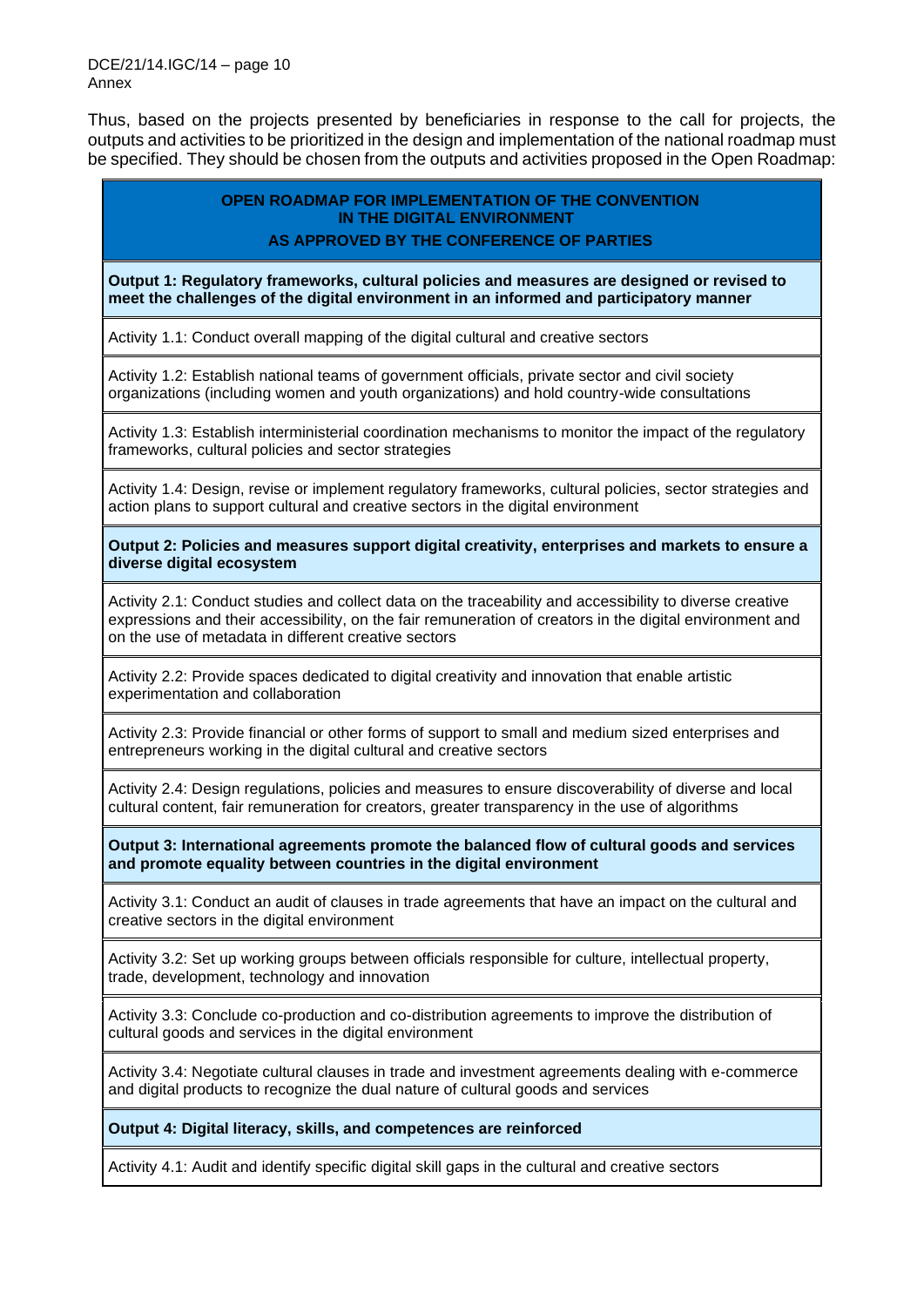#### **OPEN ROADMAP FOR IMPLEMENTATION OF THE CONVENTION IN THE DIGITAL ENVIRONMENT AS APPROVED BY THE CONFERENCE OF PARTIES**

Activity 4.2: Establish training programmes to strengthen the digital skills and competencies of the cultural and creative sectors to fully participate in the ongoing changes to the cultural value chain

Activity 4.3: Provide support to cultural and media institutions to become learning spaces for the public to acquire digital literacy skills and competencies through creation and experimentation

Activity 4.4: Design and implement cultural cooperation programmes that support digital literacy capacities and skills

#### **Output 5: Human rights and fundamental freedoms are promoted in the digital environment**

Activity 5.1: Collect and analyse data on women working in the digital cultural and creative sectors to inform policy making

Activity 5.2: Adopt and/or strengthen policies to empower women and girls, ensure their effective participation and equal opportunities to work in the digital cultural and creative sectors

Activity 5.3: Set up bodies to receive complaints and monitor violations to artistic freedom in a digital environment

Activity 5.4: Adopt or revise legislation to address cyber harassment, online trolling and targeted attacks, particularly against female artists on digital platforms.

The deployment of technical assistance in beneficiary countries must be adapted on a case-by-case basis to those outputs and activities in the Open Roadmap considered as priorities in the national context.

Lasting from 12 to 18 months, technical assistance will include the following stages:

- Evaluation of the projects submitted by developing countries Parties to the Convention against criteria already established as part of the rolling open call process, within the limits of the voluntary resources available.
- Selection, with the beneficiary Party, of one or more suitable experts to provide technical assistance depending on the outputs and activities identified as priorities in elaborating the national roadmap. The expert or experts will support all the activities by providing consulting services, adapting training methods and modules and supporting the development of training and capacity-building activities.
- Setting up a consultation and diagnostic process designed to pinpoint the needs and challenges facing the cultural and creative sectors in the digital environment and the priorities for developing/adapting the relevant legislative and regulatory frameworks. This is a precondition for meeting the challenges of the digital environment in an informed and participatory manner, and successfully reforming the regulatory frameworks or drawing up or revising cultural policies and measures derived from the national roadmap. Stakeholders from the public and private sectors and civil society will be called upon to play an active part in this consultation and diagnostic phase.
- Establishing a multipartite, multidisciplinary national team favouring interministerial cooperation and dialogue with the relevant civil society and private sector actors, to be responsible, with the support of the chosen expert or experts, for steering the preparation of the national roadmap and plan of action.
- Implementing targeted actions to build capacity and develop the necessary human and institutional competences for elaborating the national roadmap.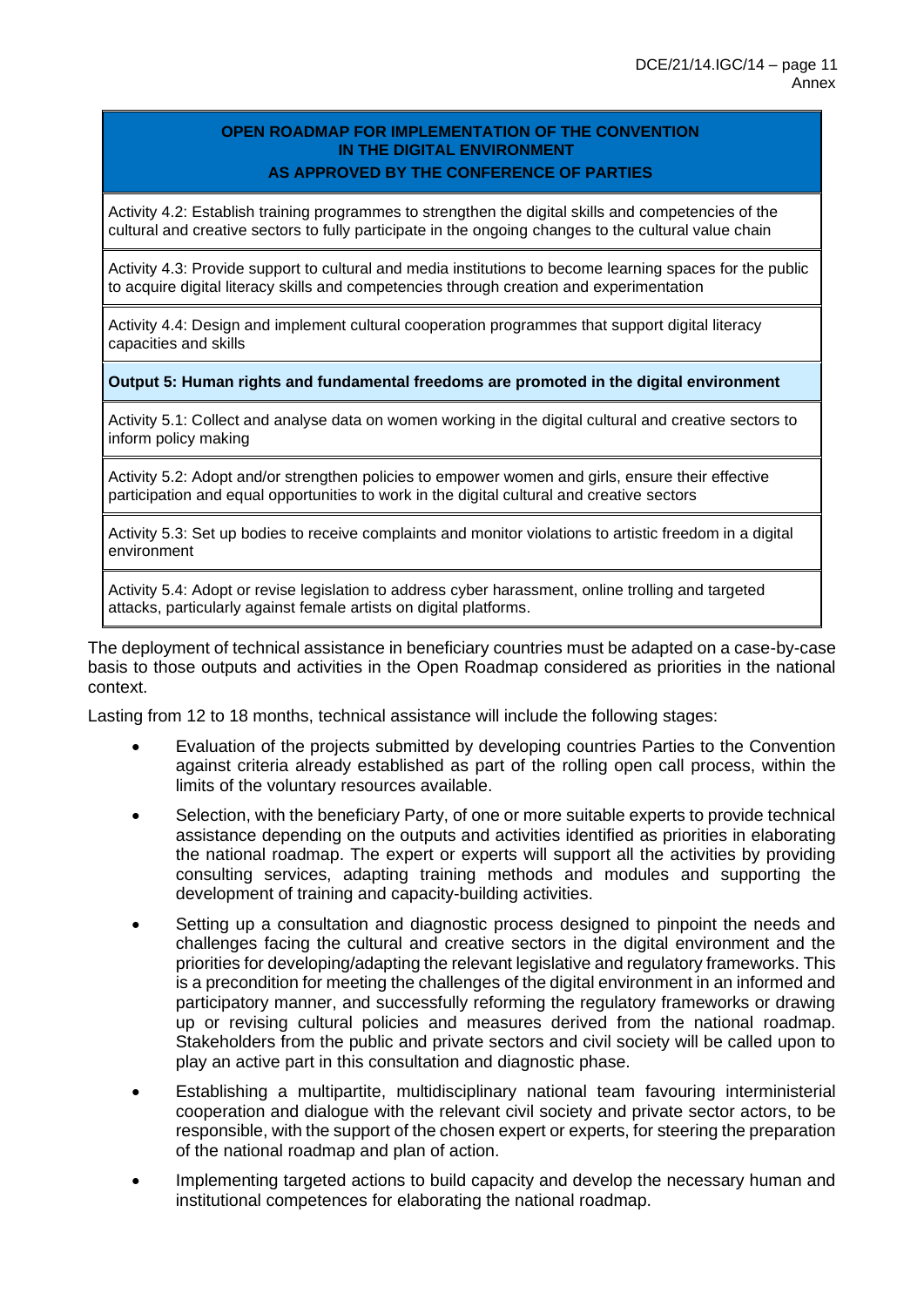- Finalization of the national roadmap by the national team and validation by the competent national authority. Preparation by the competent national authority, in cooperation with the national team and with the option of remote support from the previously selected experts, of a plan of action setting out the stages for implementing the national roadmap and specifying the legislation, measures and strategies requiring to be adapted and/or drafted for this purpose.
- Public presentation of the national roadmap to all stakeholders in the public, private and civil society sectors, and dissemination of the outputs using the appropriate means of communication.
- Putting in place measures for implementation and monitoring of the national roadmap based on the plan of action.
- Submission to UNESCO of the national roadmap and plan of action, together with a report describing the participatory process for its elaboration, as well as the challenges and opportunities encountered that can be fed back into the assistance programme and its tools.

## **LINE OF ACTION 4: Promotion of peer learning and establishing communities of practice**

- To promote the creation of communities of practice and the sharing of knowledge and experience, both of the challenges and opportunities arising from the elaboration of the national roadmaps as a tool for strategic planning and creating spaces for dialogue, and of the solutions proposed and the outputs and activities identified as priorities, this line of action will consist of: Organizing thematic exchange sessions, including on 1) gathering data to inform the adaptation of policy, regulatory and legislative frameworks to digital; 2) accessibility and discoverability of the diversity of local cultural content online; 3) strengthening the capacities of cultural operators and in particular women working in culture; 4) fair remuneration and respect for the intellectual property of creators and their creations. These thematic exchange sessions will bring together beneficiaries of the programme in the process of elaborating national roadmaps addressing these issues with other Parties to the Convention having previous experience identified by the beneficiaries as relevant.
- Holding periodic informal exchange sessions between the beneficiaries, with the support of Expert Facility members, to monitor progress achieved and the main challenges arising in the elaboration of national roadmaps. Particular attention will also be given to better targeting, through these exchanges, areas requiring special focus when developing tools to strengthen the digital capacities and skills of the different stakeholders in the cultural and creative sectors, contributing to the drafting and implementation of the national roadmaps.
- Holding an exchange session to close the first phase of the programme, with all Party beneficiaries, the field offices involved and the members of the Expert Facility supporting the provision of technical assistance, aimed at drawing up an overview of the results, guiding future adjustments to the programme at the global level and defining the activities for the follow-up and operational roll-out of the national roadmaps.

#### **LINE OF ACTION 5: Collection and sharing of knowledge on actions, tools, methods and processes for elaborating policies and measures adapted to the digital environment**

• To strengthen the actions taken to monitor the policies and measures adopted to implement the Convention in the digital environment and provide clearer guidance to all Parties, and in particular developing countries Parties to the Convention, in drawing up or revising digital cultural strategies and policies, this line of action includes: Developing and updating a knowledge management system for the Convention with good practices employed by Parties in drawing up national roadmaps for implementation of the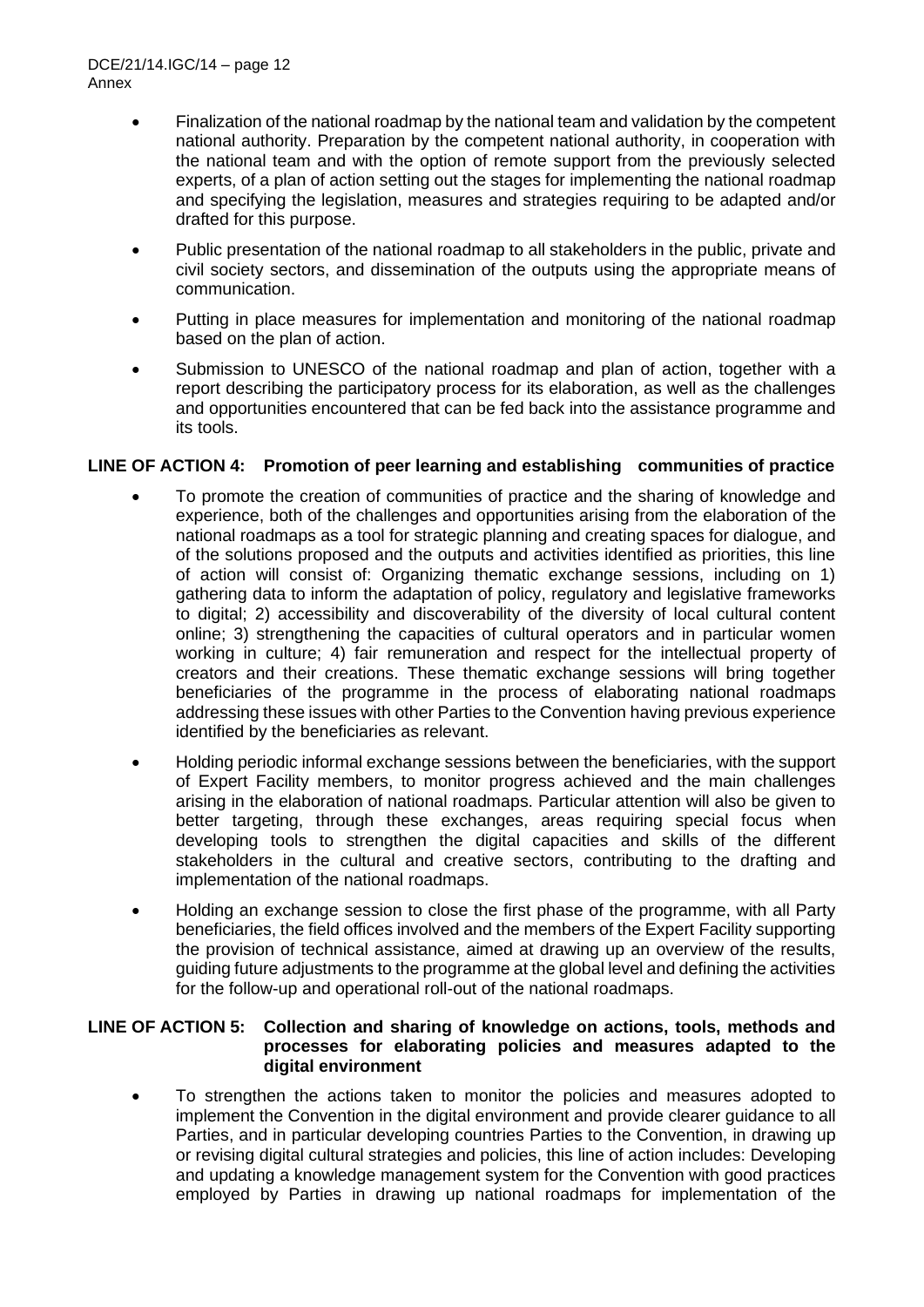Convention in the digital environment. This involves gathering, logging and sharing innovative experiences in both the drafting and implementation of national roadmaps, which can be replicated/adapted/improved in different contexts. Documenting the processes of elaborating national roadmaps in different countries should enable Parties to the Convention that have not yet started preparing their own roadmap or have not made sufficient progress to identify initiatives, measure or actions to draw upon.

• Adding new examples of policies and measures contributing to implementation of the Convention in the digital environment to the Policy Monitoring Platform<sup>4</sup> in order to complement those gathered from the Quadrennial Periodic Reports<sup>5</sup> to promote the sharing and capitalization of experience, reflecting the ever-changing challenges the digital environment presents for the goals and principles of the Convention.

## **LINE OF ACTION 6: Advocacy and communication**

This line of action, which relies on the exploitation of knowledge acquired through various experiences, successes and lessons learned through the elaboration of national roadmaps for the implementation of the Convention in the digital environment, will include, among other things:

- Benefiting from the results obtained and lessons learned from the various meetings, forums and events organized by UNESCO and its partners on the diversity of cultural expressions in the digital environment and the creative digital economy.
- Cooperation with the relevant Category 2 Centres and UNESCO Chairs in studies or applied research to analyse the impacts of the digital shift on the diversity of cultural expressions in developing countries.
- Strengthening cooperation with United Nations organizations and programmes (such as UNCTAD, UNDP, ILO and WIPO), regional intergovernmental organizations (such as the European Union, MERCOSUR, the Organisation internationale de la francophonie, the Organization of Ibero-American States and the African Union) and relevant development banks.
- Organizing exchange sessions between the beneficiaries of the programme and all Parties to the Convention as part of the Convention's statutory meetings.
- Identifying, in each of the beneficiary countries, leaders (giving priority to young people and women) in the field of digital culture, in order to build a network of influencers helping to publicize and promote the Open Roadmap by providing feedback on their experiences at the local/national and regional level during international, regional and national meetings on issues and challenges involved in protection and promotion of the diversity of cultural expressions in the digital environment.
- Mobilizing civil society actors in beneficiary countries to conduct awareness-raising initiatives about the potential of the digital environment, using information and communication technology, organizing events and leading platforms for consultation, dialogue and cooperation among different types of actors and in different cultural sectors.
- Developing and disseminating communication tools on the programme and its results.

<sup>4.</sup> Available at<https://en.unesco.org/creativity/policy-monitoring-platform>

<sup>5.</sup> The quadrennial periodic reporting framework, aligned with the Convention's Monitoring Framework since 2019, includes the following two indicators: i) policies and measures to support digital creativity in businesses and markets and ii) policies and measures facilitating access to diverse cultural expressions in the digital environment.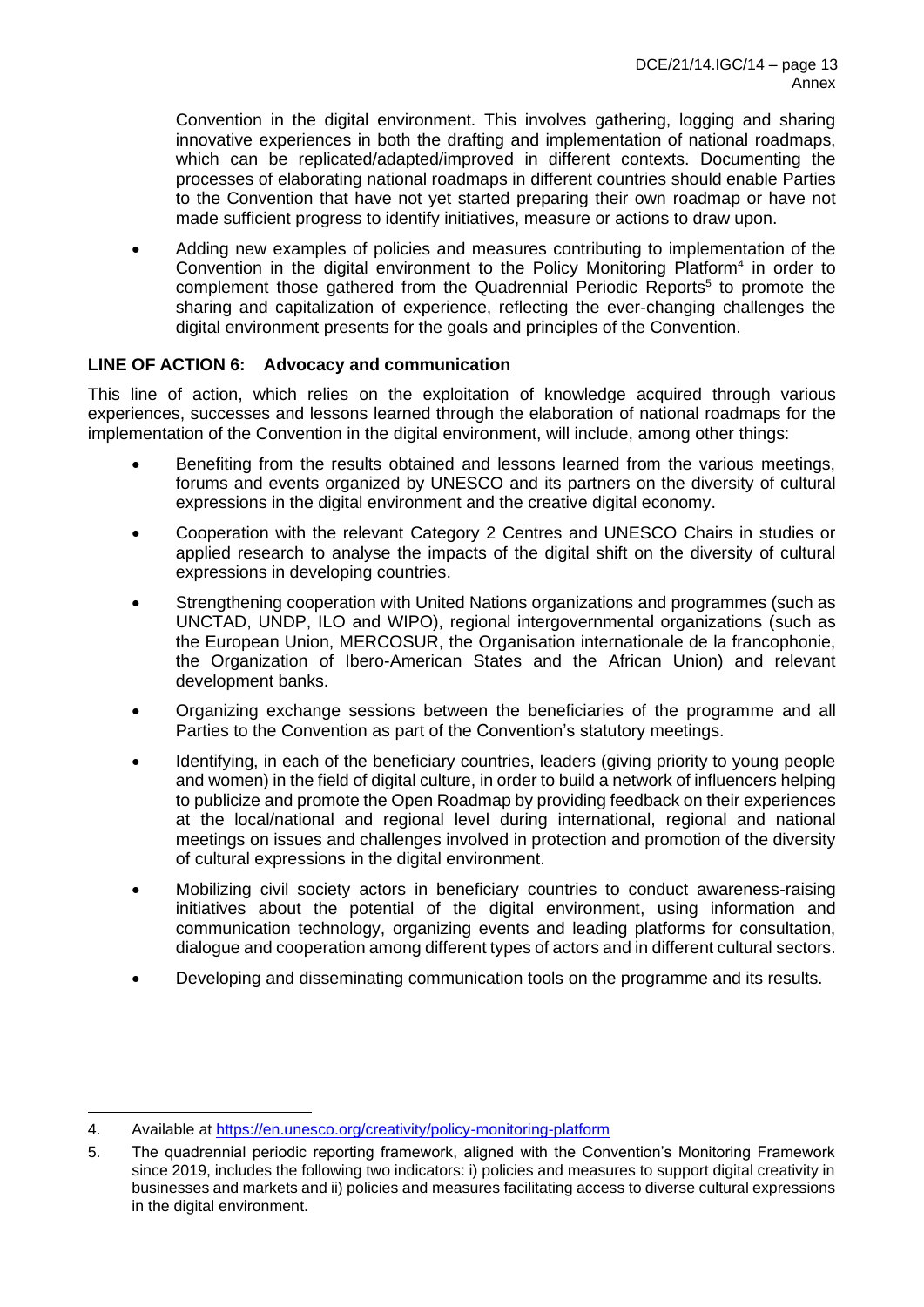# **Implementation strategy**

The table below provides a **provisional timetable** for the implementation of the six lines of action in the programme's first phase:

| Line of action                                                                                                                                                                          | Year1 | Year <sub>2</sub> | Year 3          | Year 4          |
|-----------------------------------------------------------------------------------------------------------------------------------------------------------------------------------------|-------|-------------------|-----------------|-----------------|
| 1: Production of capacity-building content, tools and<br>methodologies adapted to the local context and<br>designed to facilitate and support the implementation<br>of the Open Roadmap |       |                   |                 |                 |
| 2: Building specialized expertise in the digital creative<br>economy and the promotion of cultural diversity in the<br>digital environment                                              |       |                   |                 |                 |
| 3: Roll-out of on-demand technical to support<br>implementation of the Open Roadmap in developing<br>countries adapted to their context and needs                                       |       | 5 countrie<br>s   | 5 countrie<br>s | 5 countrie<br>s |
| 4: Promotion of peer learning and establishing<br>communities of practice                                                                                                               |       |                   |                 |                 |
| 5: Collection and sharing of knowledge on actions,<br>tools, methods and processes for elaborating policies<br>and measures adapted to the digital environment                          |       |                   |                 |                 |
| 6: Advocacy and communication                                                                                                                                                           |       |                   |                 |                 |

The programme also relies on UNESCO's unique capacity to bring together various actors around a common goal, and it follows UNESCO's integrated policy support methodology, which focuses on strengthening individual and institutional capacities. The implementation of the programme at beneficiary country level will thus favour a **participatory and inclusive approach**, ensuring sustainable results for which beneficiaries can take ownership at the national level. Therefore, beneficiaries must involve those with a stake in digital culture, including public institutions, civil society and private sector organizations, in the process of elaborating the national roadmap. Particular attention will be paid to developing **interministerial coordination mechanisms** (involving, among others, ministries for the digital economy, trade, industry, telecommunications and education) to ensure overall consistency among the regulatory frameworks, cultural policies and sectoral strategies identified in the national roadmaps as relevant to the digital environment, and coherence between digital development strategies and cultural policies. **Civil society organizations**, and in particular professional organizations in the cultural sector, and the **main private sector actors in culture and digital** at the national level, must also be encouraged to take part in consultations on the issues raised by digital technologies to be reflected in the national roadmaps. To promote this participatory approach, the beneficiaries, acting in close cooperation with national multipartite teams of main stakeholders from the different sectors concerned, will designate public authorities to steer the programme activities.

**UNESCO Field Offices** will be closely associated with implementing the programme in beneficiary countries and will help monitor the technical assistance and disseminate the lessons learned and results obtained at the sub-regional level. Their active participation in the programme roll-out is a key factor in ensuring the replication of its results and its expansion into new countries.

Lastly, the methodologies for implementing the programme will favour the use of **information and communication technology**, especially in the current context where physical distancing measures are enforced, but also with a view to facilitating the adaptation and replication of capacity-building tools and ensuring broad, inclusive consultation processes.

### *Gender equality and women's empowerment*

As indicated in the second edition of the Global Report, *Re|Shaping Cultural Policies*, women's access to digital technology and the opportunities it offers in many fields, including artistic expression and creative entrepreneurship, remains limited.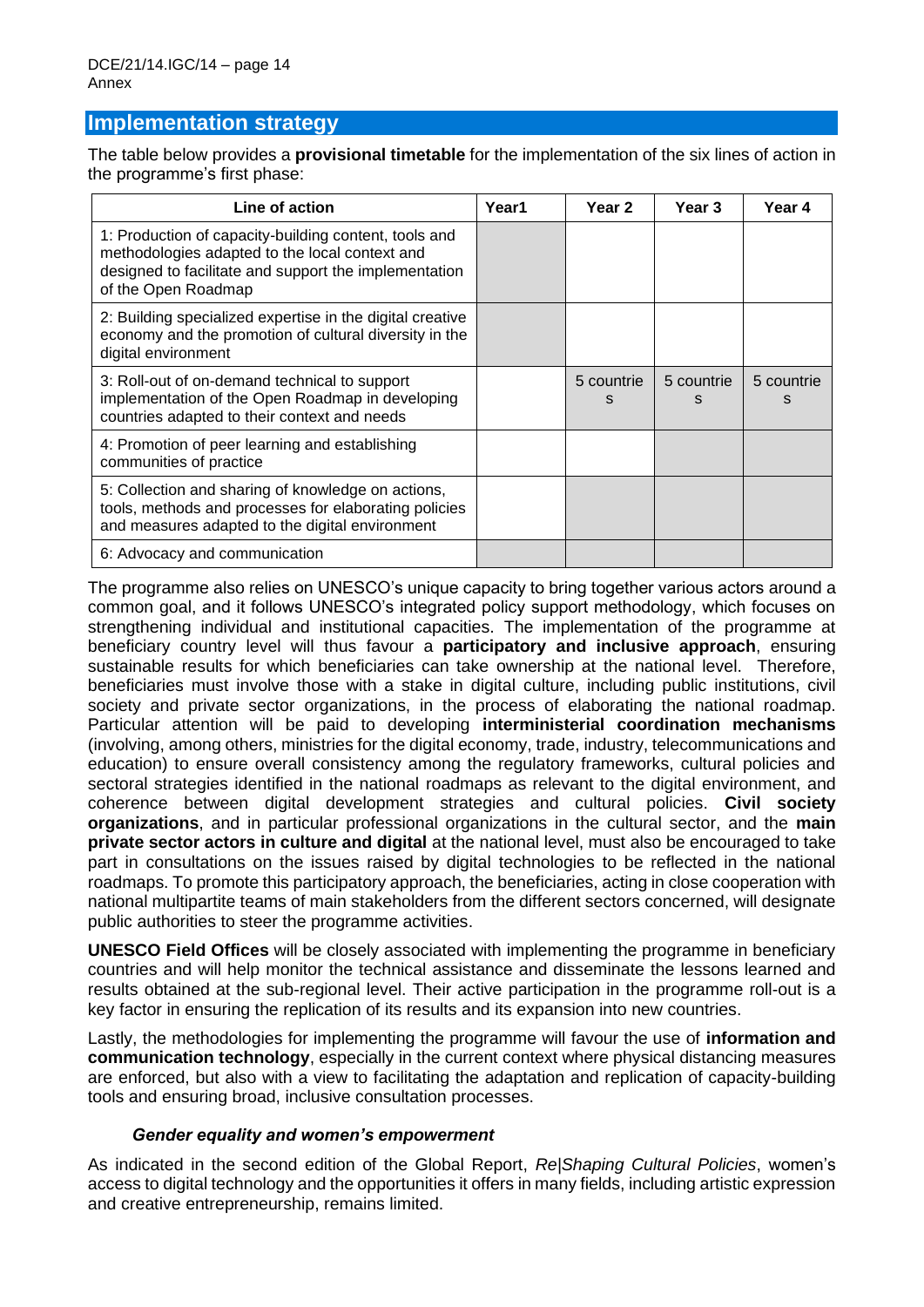The growth in digital technology – relatively cheap, accessible and easy-to-use – offers new possibilities for professional women in the cultural sectors. But the digital divide remains a pressing concern, with women more likely than men to face obstacles when it comes to access to internet, smartphones and other tools that facilitate digital creative practice. As an example, according to the OECD, 327 million fewer women than men own a smartphone or have access to mobile internet.

This digital divide, which disproportionately affects women, has major consequences in terms of the digital shift prevalent in the cultural and creative industries: not only are women less connected, but they have less access to training in the digital environment and fewer opportunities to acquire specific digital skills. Therefore, they are less likely to be hired by technology companies and are underrepresented at conferences and events in this field. They are still rarely found in decision-making positions and suffer workplace segregation and pay gaps. In Peru, for example, one recent survey revealed that 84% of video game developers were men.

Women who use digital technology are also disproportionately exposed to the risk of cyber harassment and abuse. The European Institute for Gender Equality (EIGE) estimates that one in ten women has already suffered some form of cyber-violence by the age of 15. Women artists who promote their work on the Internet also face online harassment, especially if their art highlights their sexuality or identity, and many have withdrawn from the Internet and social networks in order to protect themselves.

The Open Roadmap for implementation of the 2005 Convention in the digital environment focuses on a number of activities that could be used to promote gender equality in the digital cultural industries, thus reducing the digital gender divide, for example: collect and analyse data on women working in the digital cultural and creative sectors to inform policy making; adopt and/or strengthen policies to empower women and girls, ensure their effective participation and equal opportunities to work in the digital cultural and creative sectors; and adopt or revise legislation to address cyber harassment, online trolling and targeted attacks, particularly against female artists on digital platforms.

This programme will pay special attention to including lines of action in the national roadmaps to promote gender equality in the digital cultural industries, in line with the Open Roadmap. It will also include awareness-raising and advocacy activities at both national and global levels, relying on tools like the third edition of the Global Report, *Re|Shaping Cultural Policies*, the special edition of the report on gender equality in the cultural and creative sectors, and the evaluation of the "You are Next" programme, among others. From this perspective, a transformative approach can be taken to gender equality, drawing on results from the programme "Rethinking cultural policies for the promotion of fundamental freedoms and the diversity of cultural expressions" funded by the Swedish Government through the Swedish International Development Cooperation Agency.

# **Beneficiaries and partners**

### *Direct beneficiaries*

- Governments (including decision-makers, civil servants and representatives of public institutions) responsible for formulating and implementing public policy on cultural and creative industries in the digital environment and the corresponding regulatory framework in developing countries Parties to the Convention. These include representatives of the ministries responsible for culture, the digital economy, education, industry, information/communication/dissemination, trade, employment, tax, competition, gender equality and foreign affairs as well as statistical bodies.
- Members of the multipartite national teams composed of representatives of the different ministries and civil society organizations taking part in elaborating the national roadmaps
- Civil society (artists, professional bodies in the cultural and digital sectors, also organizations involved in promoting gender equality, human rights and freedom of expression or introducing youth into the workplace)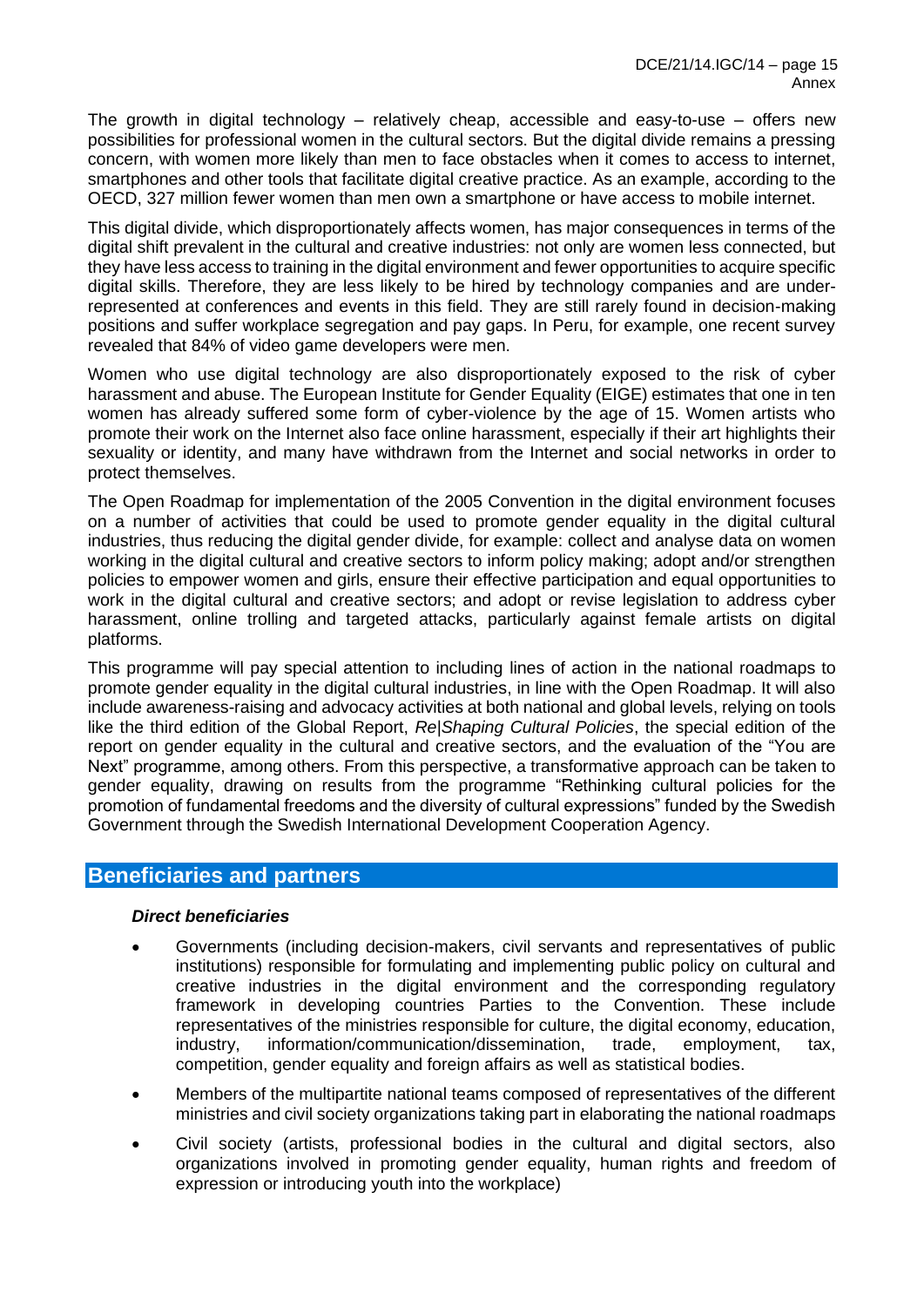• The private sector, such as cultural and creative businesses, professionals and entrepreneurs in culture and the media, and creative artists.

### *Indirect beneficiaries*

- Women artists and culture professionals, also young people aspiring to build a career as creative artists or culture professionals in the digital cultural and creative industries
- Academic institutions and centres of research or training
- The general public wishing to have better access to a diversity of cultural expressions in the digital environment.

## *Key partners*

The main partners in implementing and disseminating this programme will be United Nations organizations and programmes (such as UNCTAD, UNDP, ILO and WIPO), regional organizations (such as the European Union, MERCOSUR, the Organisation internationale de la francophonie, the Organization of Ibero-American States and the African Union) and the development banks, as well as the Category 2 Centres, the UNESCO Chairs, universities, research centres and nongovernmental international organizations acting to promote the diversity of cultural expressions in the digital environment. The Expert Facility on the Governance of Culture will also play a key role in implementing and disseminating the programme.

For each country benefiting from technical assistance, the specific direct and indirect beneficiaries and partners will be identified during the diagnostic phase.

# **Risk analysis, sustainability and exit strategy**

- The risks include: Lack of political commitment and frequent staff changes in governments and public institutions
- Institutional fragility and weak networking between governments, civil society and the private sector
- Lack of availability of suitable experts
- Failure of beneficiaries to take part in training and consultations
- The COVID-19 pandemic

These risks will be mitigated by setting up a global monitoring and evaluation framework at the outset of programme implementation, enabling problems and risks to be identified and for concerted action taken by the different parties to resolve them. UNESCO puts the accent on sustainability by strengthening the capacities of stakeholders at the national level. This programme will be designed for maximum sustainability and replicability by addressing the different stages in the cycle of public action and policy. The diagnostics and consultations will help create a sense of ownership, while capacity-building will focus on empowerment of the programme's stakeholders.

The physical distancing measures prompted by the global COVID-19 pandemic could cause delays and problems in the roll-out of the activities. Case-by-case adaptation strategies will be put in place in close cooperation with the beneficiary countries, especially in order to adapt training materials and tools to online use. UNESCO plans to mitigate the effects of COVID-19 on programme implementation by regular communication with the main stakeholders and beneficiary countries in order to find joint solutions suitable for each context. The exit strategy will consist of establishing a bank of human and institutional capacities able to implement the Convention in the digital environment, which will remain in place beyond the end of the programme. Strengthening regional cooperation, including through the development of peer learning, will also help ensure the sustainability of the programme outcomes.